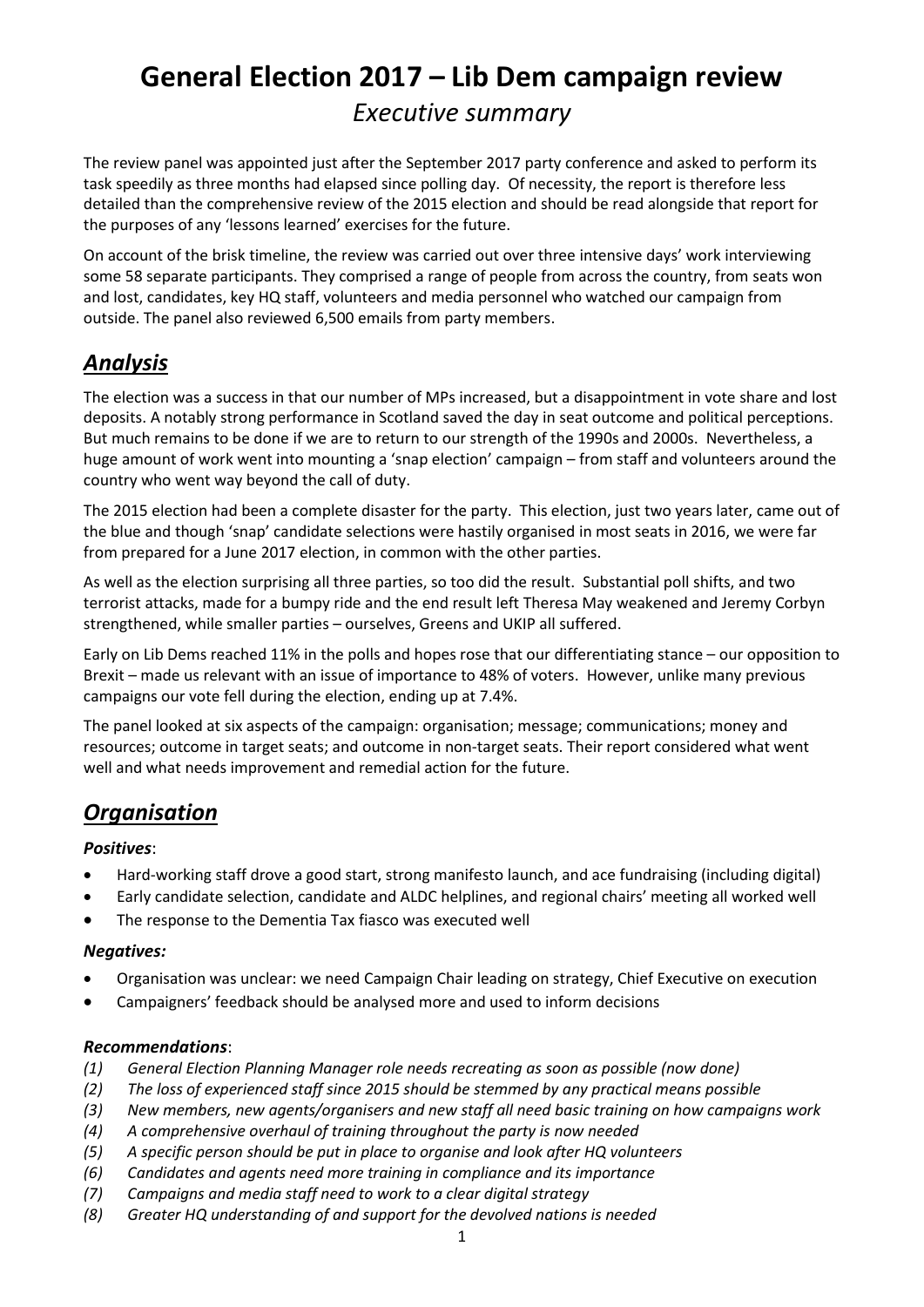- *(9) The new CEO should restructure HQ and put it on a campaigning footing ASAP*
- *(10) A skills audit of staff and volunteers should attempt to get the right people in the right roles*
- *(11) Canvassing techniques need reviewing to identify more effective conversations with voters*
- *(12) A system needs organising to support new MPs and help candidates and seats after elections*
- *(13) An election manual is needed for scheduled and snap elections to avoid reinventing the wheel*
- *(14) Priority needed to increasing diversity of candidates and to fielding varied faces on media*

### *Message*

#### *Positives*:

- Members felt we had we a clear, simple and distinctive message
- This motivated them and gained us new members and donors
- It struggled, nevertheless, to get public cut-through

#### *Negatives:*

- Our message on a second Brexit referendum proved to be too process-oriented at that time
- The Leader's views on gay sex were very unhelpful and a bad diversion from campaign themes
- Our proposals on cannabis proved unpopular with voters in our less cosmopolitan key seats

#### *Recommendations*:

- *(15) We must distil clear messages based on the party's values, voters' priorities and key issues*
- *(16) We need clear reasons why people should vote for us and how we will positively affect them*
- *(17) Messaging should be tested through robust research and polling, and changed if necessary*
- *(18) Answers to hung Parliament questions need working out comprehensively well in advance*
- *(19) Messages decided by the party should drive the manifesto, not the other way around*
- *(20) The party's campaigning needs must take priority over policy preoccupations*
- *(21) Analysis of areas of weakness and likely attack must define and produce clear responses*
- *(22) Decisions on messaging should be made jointly between Directors of Campaigns and Comms*

# *Communications*

#### *Positives*:

- Crisis comms was well structured and resourced, preventing media staff from being distracted
- Centrally driven social media worked well
- National literature offered an important and effective tool for delivering national messages

#### *Negatives:*

• Local social media needed more central support and co-ordination

#### *Recommendations*:

- *(23) Protests should be made to Ofcom regarding its guidelines for broadcast balance in elections*
- *(24) National literature could sometimes be more positive in nature*
- *(25) PEBs are important, perhaps more for activists than voters, and must be properly resourced*

# *Targeting seats*

#### *Positives:*

- The massive programme of literature to target seats, pushed some over the winning line
- ALDC staff were redeployed to target seats
- We made a net gain in seats!

#### *Negatives:*

- Target seats must begin campaigning again at the start of a Parliament even after losing
- Tactful lack of candour about *Tier 1* vs *Tier 1 Plus* caused confusion and, in a few cases, anger